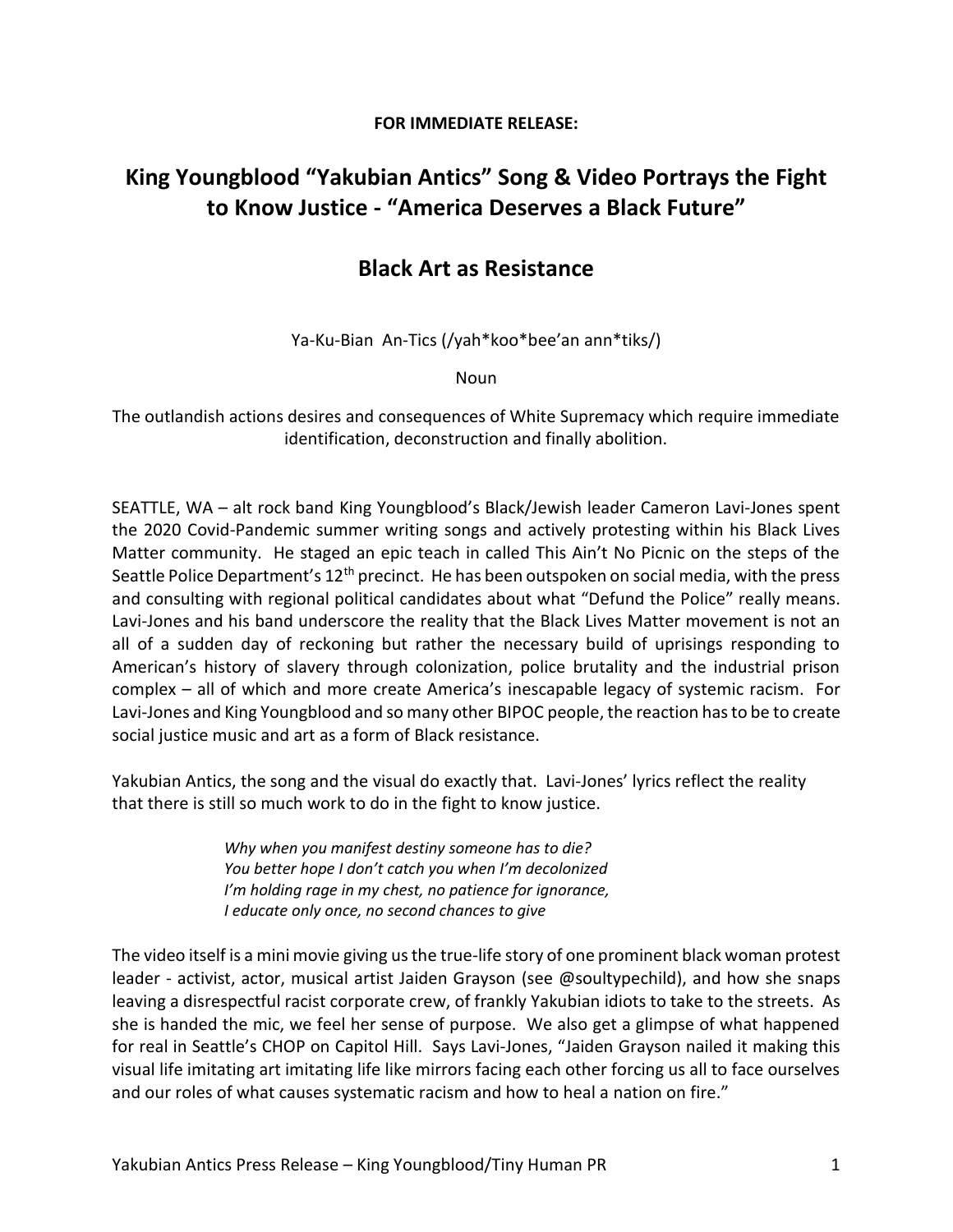Making a guest appearance, Josephine Howell, Seattle's first lady of gospel and soul, plays "the grandmother in this visual and offers up a tremendous monolog right in the middle of the video that really says it all about how "We are all in the soup fighting- the protestors, the police, the mayor, poor people, black people, white people, and the real question is whose holding the lid?"

Says award winning black film director and queer afropunk musician Danny Denial, who directed the video, "Yakubian Antics – the visual is a very visceral and true-to-life depiction of what black bodies go through every day fighting within an oppressive system and operating among their oppressors. Working with Cameron and King Youngblood was a fantastic experience because they really wanted me to portray truth in the black protestor experience; as someone living through the CHOP and daily protests since the summer, it resonates on a level I'm not seeing out there yet. What I love about working on this is we took the ideal of black artists working together, and having each other's backs, and made it a reality. I hope if we learn anything from this year it's that we are stronger as BIPOC artists together, and together can make work that endures all of this."

This is King Youngblood's most intense music visual. The band offers no apologies for their position that Yakubians – i.e. White Supremacists – need to be called out and abolished because *"The system's getting sick, it's all Yakubian Antics."*

Pushing hard for youth voter registration through their Make Your Voice Heard Loud & Vote shows and online messaging to reach youth voters, King Youngblood, through their activism, music and their social media platform continually presses hard for social justice at a time when young people have to fight in order to get to a place of healing for their future.

Lavi-Jones is also a second-generation black activist whose father Maurice Jones Jr. was a member of the Black Panther Party and is the Program Manager at the community radio station, KVRU FM servicing South Seattle (the city's most diverse district).

King Youngblood's Yakubian Antics song was written by Lavi-Jones, produced by Lavi-Jones and Phillip Peterson (A\$OP Rock, Portugal The Man) with co-mix credits to music producer and industry community leader Eric Lilavois (Ayron Jones, Pearl Jam) who is one of the owners of the historically famous London Bridge Studios in Seattle. Says Lilavois, "21-year-old Cameron Lavi-Jones is a powerful force as a young producer, social justice activist, public speaker and take no prisoners rock artist. Watching his rise is riveting."

### *FOR MORE INFORMATION, VISIT:*

### *<https://www.kingyoungblood.com/>*

*Authorized Photos: Danny Denial, King Youngblood, Jaiden Grayson with Josephine Howell*

#### **About Yakubian Antics:**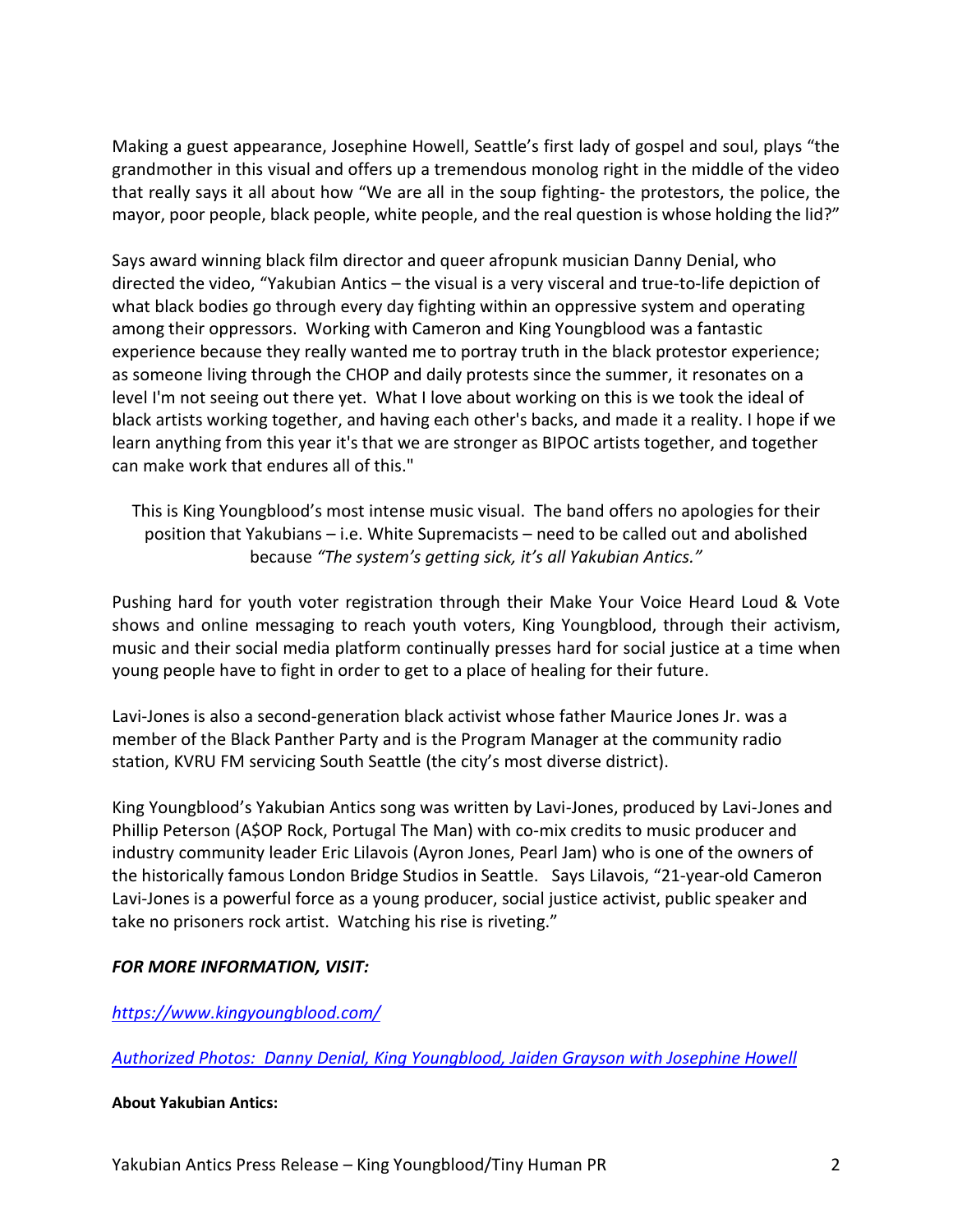Iconic young black alt rocker Cameron Lavi-Jones & his band King Youngblood reflect current social commentary in their cathartic high energy rock sound & impactful lyrics. From these young socially conscious front-liners comes their newest anthem for a better world - Yakubian Antics by Lavi-Jones, Produced by Lavi-Jones & multi-gold composer/producer Phillip Peterson (A\$OP Rocky, Portugal The Man) & Mixed by Eric Lilavois (Ayron Jones, Pearl Jam) & Lavi-Jones. Full team & Mktg support!

#### **About the director:**

Danny Denial, also known for his work in Seattle band Dark Smith, is a solo artist and filmmaker listed in Status Magazine as the "POC of the Queer Punk & Alternative Scene to Watch" and in Afropunk as one of the "8 Punkest Bands on the Planet Right Now". His work in Dark Smith has been highlighted in NPR and The Seattle Times, and his first feature film *Kill me to death* has screened in festivals such as the 43rd Portland International Film Festival and LA Punk Film Festival 2020.

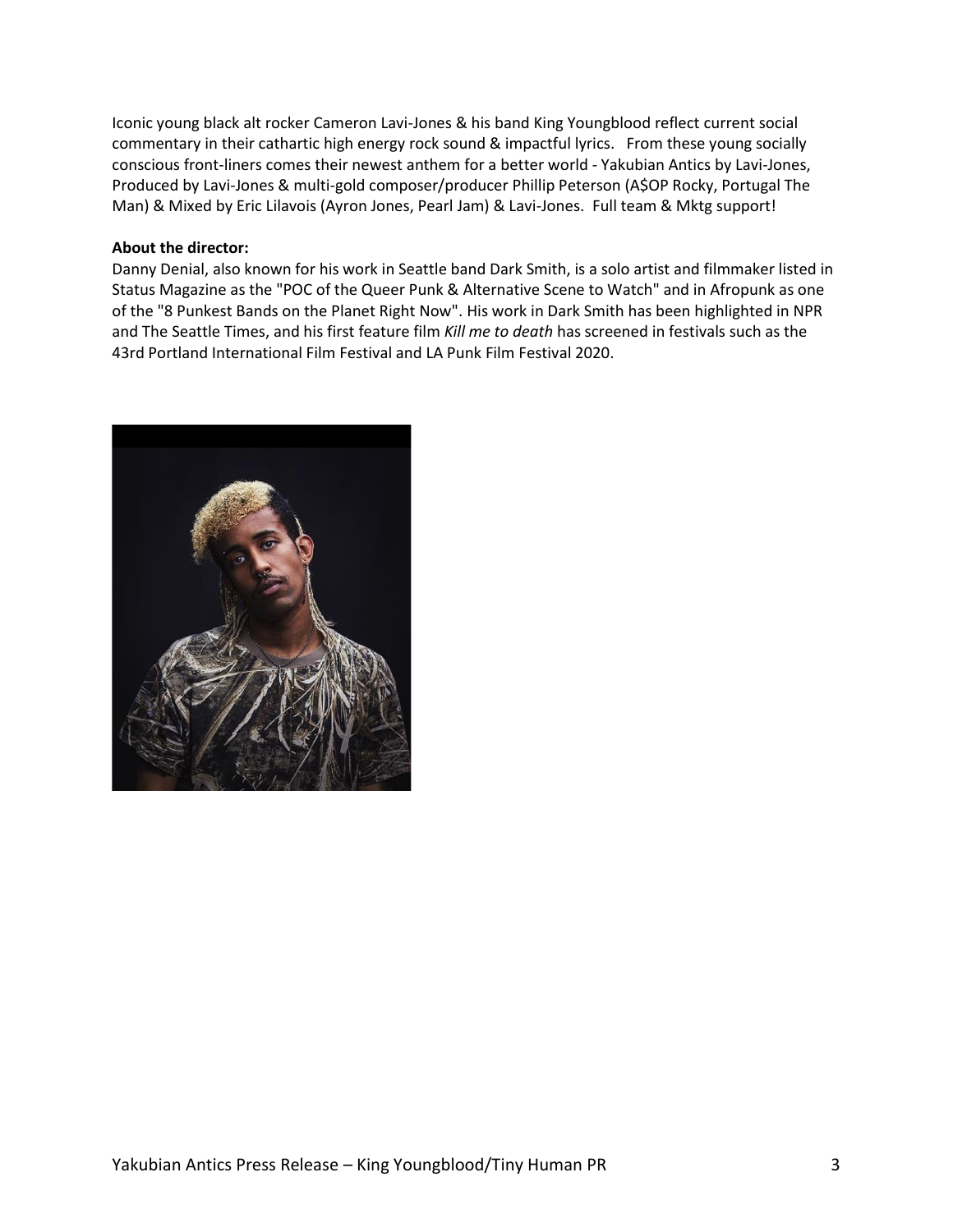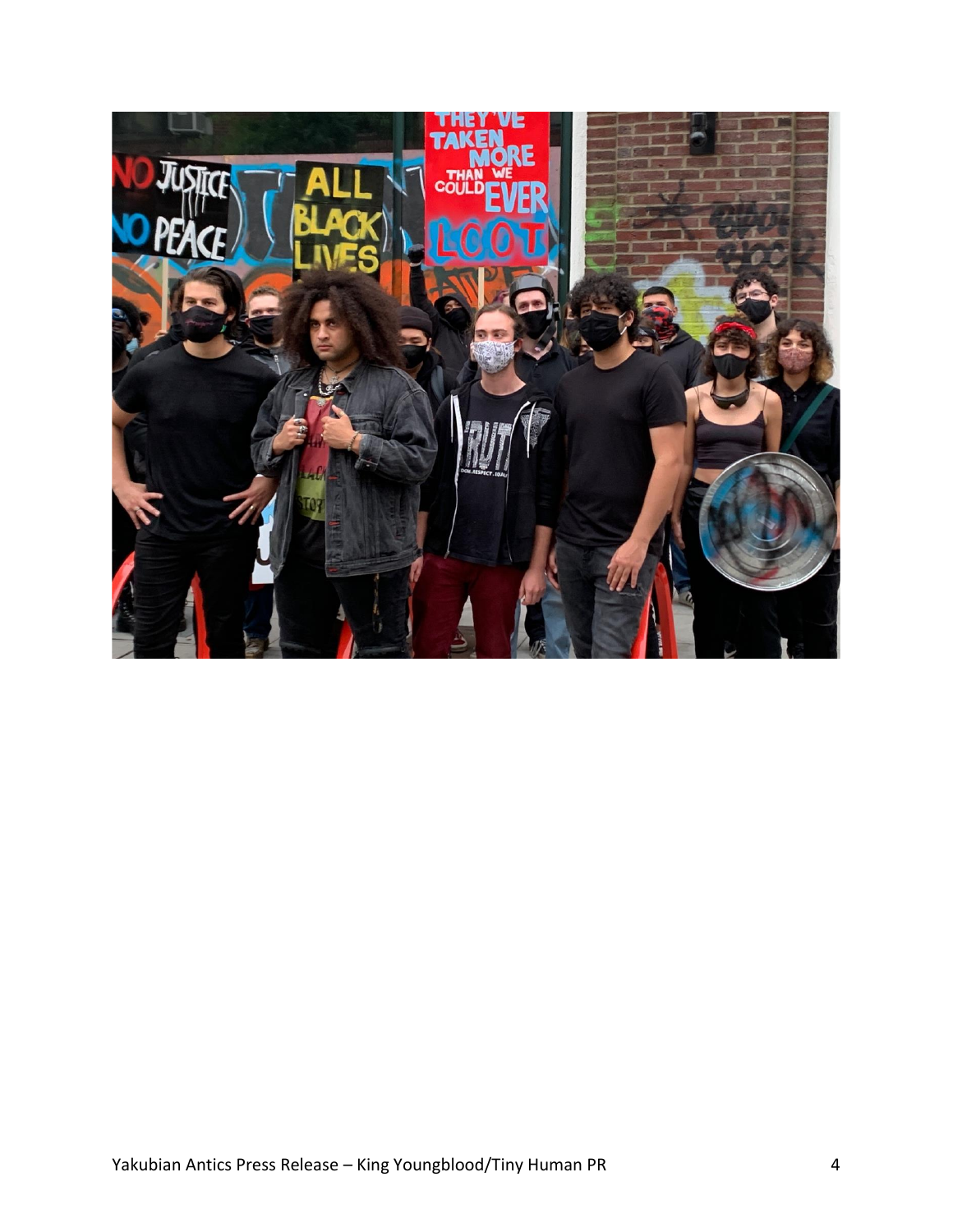